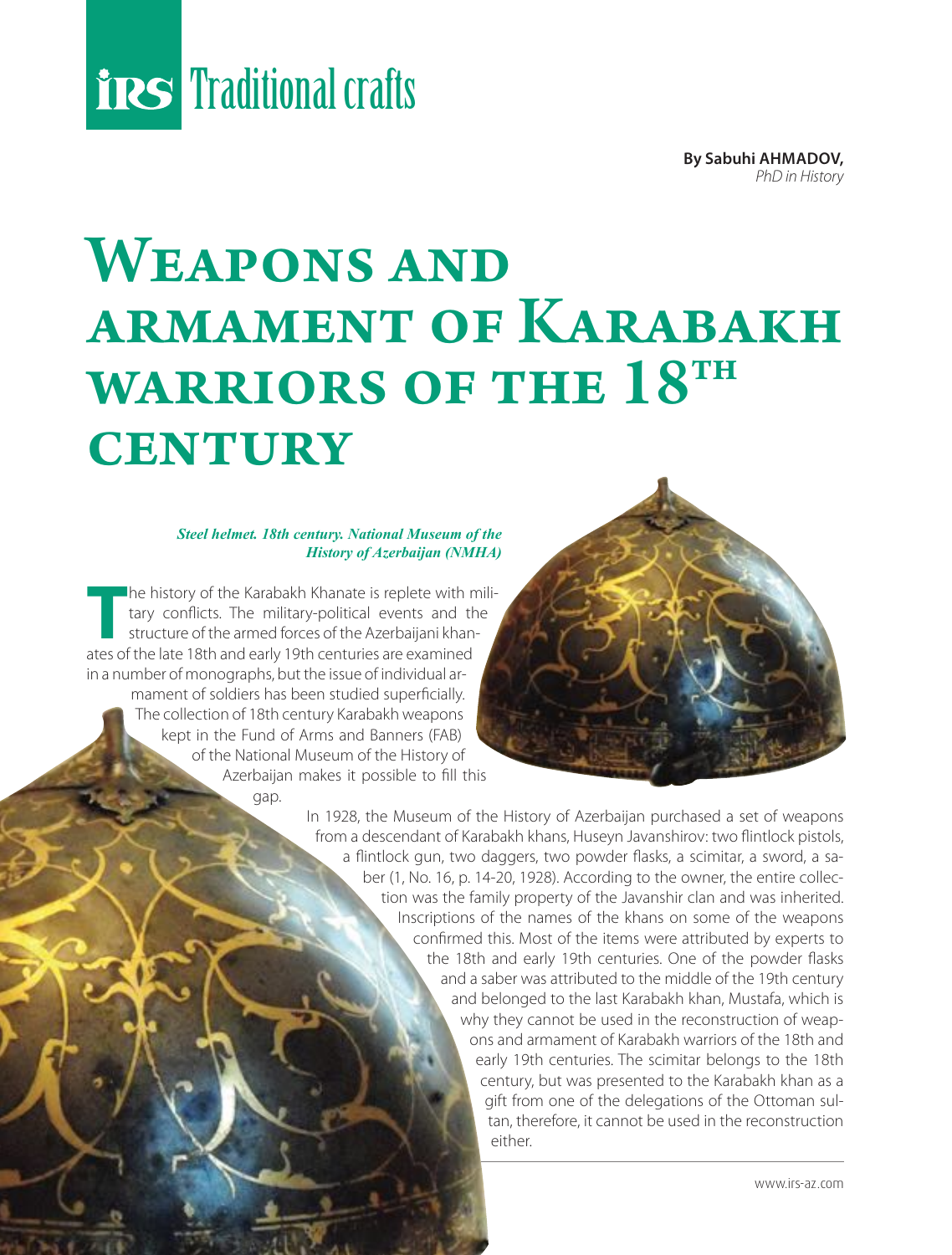*Chainmail. 18th century. NMHA*

In 1940, the Museum of the History of Azerbaijan purchased a set of weapons from a resident of the city of Shusha, Mirish-aga Agamirov. The set included a helmet, three sets of chain mail and two protective plates of one armor, one shield, and one battle ax. According to M. Agamirov, recorded in the Museum's book of receipts, this set was inherited from his father, the famous Karabakh poet, artist and educator Mir Mohsun Navvab, who had acquired it from one of the fighters of the Karabakh khan (1, receipt No. 5574, 2 /11-1940).

Let's examine the armament of a warrior of the Karabakh khanate.

The helmet (FAB inv. No. 1457) represents a classical example of a sphero-conical oriental helmet. This type of helmets, characterized by a low crown, a low conical pommel and a streamlined surface, ideally combined reliability, low price, wearing comfort, and the possibility of improvement (due to the installation of additional elements, it was possible to protect the face, neck and throat), which enabled its long use. In the period of the early Middle Ages, the helmet was known in the sources under the name "tark" ("tork") (2, vol. 1, p. 64). According to researchers, the name of the helmet comes from the word "Turk" because it became widespread in the Eastern European steppes and the Middle East thanks to the Turkic peoples. In the medieval Oghuz epic "Kitabi Dada Gorgud", the helmet is designated as "ashik", "yishyk" (3, p. 43, 70, 124, 174). This name is largely due to the fact that the helmet was polished to a shine.



#### *Armor plates. 18th century. NMHA*



The helmet has a nosepiece fastening detail in the front part – a holder and a screw for adjusting the nosepiece height. In the upper front part of the helmet, almost at the very pommel, there is a decorative tube for a feather– a symbol of nobility and high position. The upper part of the helmet is reinforced with a round sphericalconical plate, to which, in turn, the pommel itself is attached. Along the lower edge of the helmet, there are holes for attaching a ringed mesh that protected the warrior's neck. The helmet is decorated with a notch. The masters of notching first cut out the pattern with a small chisel and then hammered gold wires into the recesses.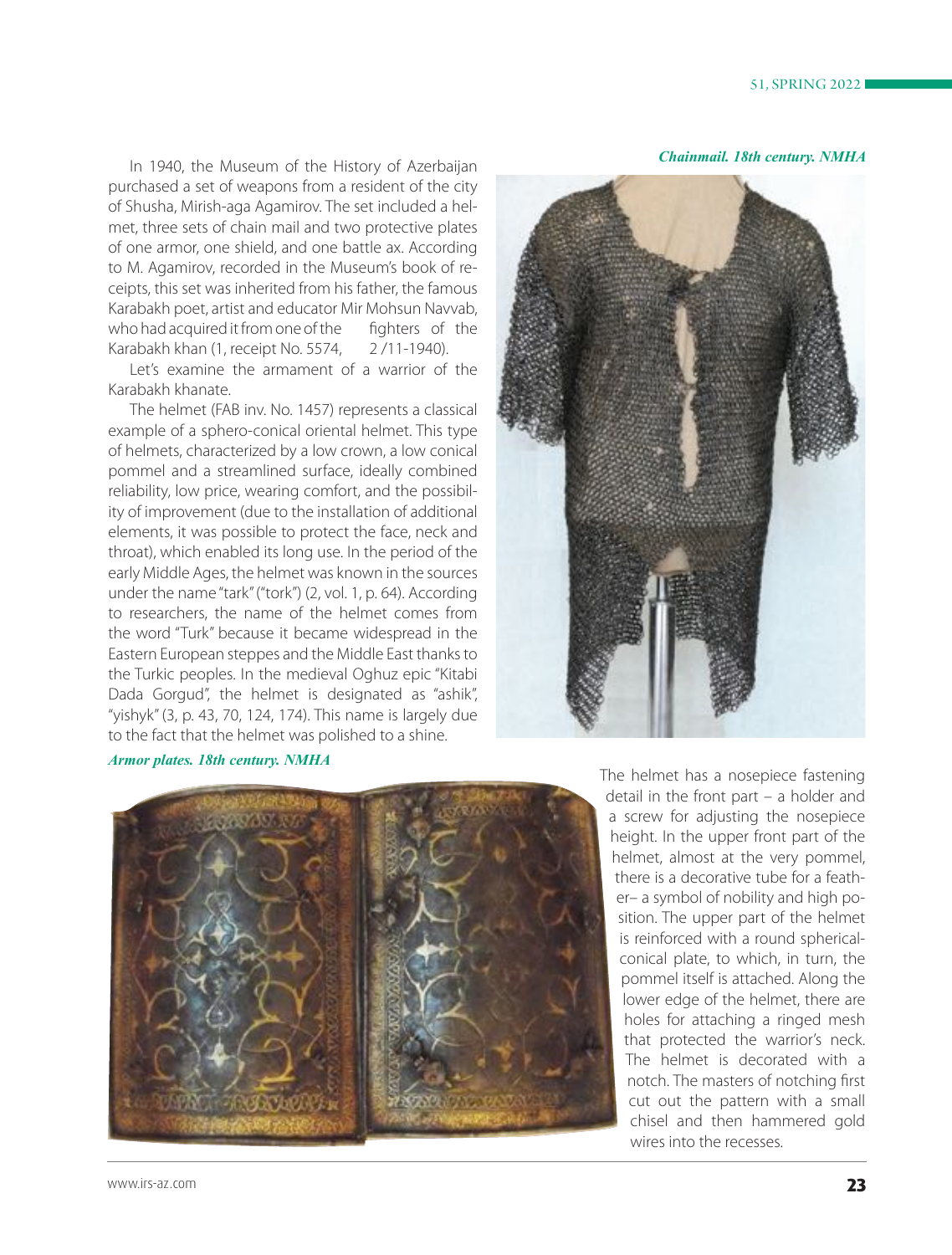# **Traditional crafts**

The chain mail from the weapon set are of the same type, although there are differences in details. In particular, all three chain mail (FAB inv. No. 1450, 1451, 1452) are made of iron rings and have a cut of a shirt with short sleeves. The first coat of mail has a dense collar made up of nine rows of rings, through which dense cloth straps are threaded. The front part of the collar is not attached to the chain mail and allowed the warrior to reliably protect the throat. The chain mail has cuts in front and behind on the hem – such cuts facilitated the movement of the warrior in the saddle. The chain mail is woven from steel rings (approximately 16,500 pieces) 9 mm in diameter, and these are joined together by a "pinch" method. With a weight of 5.5 kg, chain mail provided a reliable protection. The second chain mail has a slit from the top to the middle of the chest, fastened with hooks. The third coat of mail is woven from steel rings (19,700 pieces) 7 mm in diameter, joined together by the "nail" method. The neckline is semi-circular, with a slit at the back of the hem.

Chain mail was intended to protect against piercing and cutting weapons. In Azerbaijan, chain mail was used from the end of the 1st millennium BC (a find in the village of Rustov in Guba District) until the beginning of the 19th century. In the period under review, chain mail was designated by the term "zireh" in Azerbaijan.

An important place in the set belongs to two protective plates (FAB inv. No. 1454, 1455). Rectangular iron plates have a convex shape. On the reverse side, each plate is reinforced with additional strips of sheet iron. On the front side of the plates, six loops are attached with rivets. Leather shoulder straps have been preserved in two loops of one of the plates. The surface of the plates is covered with gold engraving – along the edge in the form of a piping with an ornament, while in the central part there are large floral ornaments. These plates belong to the "chaharayna" ("mirror") type of armor. Four plates of such armor were polished to a mirror shine, which is why the name arose, meaning "four mirrors". Large plates protected the chest and back, while two small plates with underarm cutouts protected the sides. In the armor described above, only two plates have been preserved – chest and dorsal.

The iron round shield (FAB inv. No. 1456) is flat at the edges and convex in the middle. On the outer surface of the shield, there are six decorative convex overlays with scalloped edges. Of these, four hide the junction of the rings for belts, while the other two are decorative. At the time in question, the shield was designated by the term "galkhan" (from Turkic "kalkan") in Azerbaijan.

The battle ax (FAB inv. No. 1453) consists of a wooden handle, on which a combat part cast from steel is mounted. The handle has a cone-shaped pommel and two round plates – probably for the stability of the hand grip. The warhead has a wide blade and a square peg. The surface of the combat part of the ax is covered with an engraved copper ornament. The battle ax, referred to in the sources as "tabarzin", or "saddle ax", was mostly used by horsemen. Such an ax made it easy to split the helmet and armor and inflict a deep wound. The hammer (peg) part allows you to deliver deafening blows, although its main function is to play the role of a counterweight and thereby reduce the inertial recoil that occurs upon impact. Even if you do not have special skills and experience, it was possible to split the shield, break through the armor or inflict heavy wounds on the enemy using such an ax.

The saber (FAB inv. No. 646) consists of a blade and a hilt. The scabbard has not been preserved. The blade is steel and strongly curved. E. Lenz, a prominent specialist in weapons of the early 20th century, said this about the art of Eastern craftsmen: "The art of blacksmiths is amazing. Using primitive handicraft techniques, they essentially managed to achieve perfection in metal work that was inaccessible for the West, despite all the improvements in its mechanical production" (4, p. 83). The hilt consists of white horn cheeks put on the blade handle, as well as an iron crosshair with an engraved gold ornament.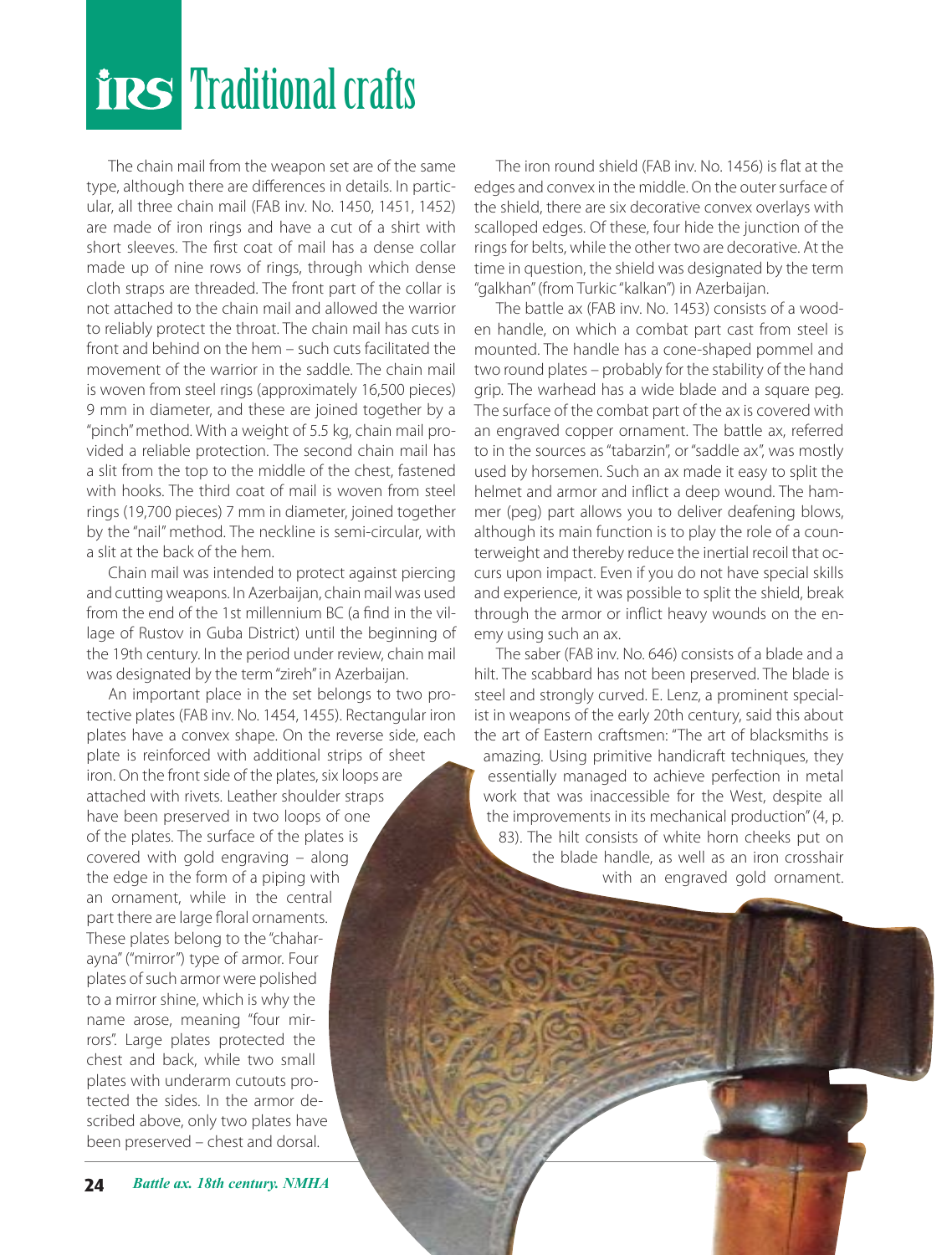

*Fragment of the painting in the Palace of the Sheki Khans. Mid-18th century. Sheki city*

The saber, designated in Azerbaijan by the term "gilinj" (Turkic "kilinch"), is a modified form of the saber of the late Middle Ages of the "shamshir" type. The characteristic bend of the hilt brought this type of saber a rather poetic name - "durnabelli gilinj" ("saber with a crane's neck"). The Karabakh authors of the early 19th century, Mirza Adigozal and Mirza Yusif Garabaghi, mention the widespread use of the saber by soldiers of the Karabakh Khanate (5, p. 32; 6, p. 23,25, 41). Interestingly, another Karabakh author, Rzagulu Mirza Jamal-oglu, gives examples of a saber being presented as a reward or an expensive gift (7, p. 227).

Of the two daggers (FAB inv. No. 639, 640) available in the collection and belonging to the period no later than the 1830s, one has a straight blade and the other a curved one. The dagger with a straight blade is a cutting and piercing weapon with a double-edged massive blade, slightly curved at the tip. The working part of the blade is formed by two parallel blades smoothly turning into a point. A stiffening rib runs along the center of the blade from the heel to the tip on both sides. According

to experts, the forging of such a rib is the result of the gunsmith's desire to increase the blade's resistance to bending (4, p. 85). The tang of the blade is fitted with a painted ivory handle. The manufacture of ivory handles of cold weapons is traditional for the countries of the East and is mainly used on expensive samples. The handle is one-piece, consists of a base with shoulders (put on the heel of the blade), a handle and a head (top). The handle is attached to the shank with three rivets. The transitions from the base to the handle and from the handle to the head are very smooth. The head of the hilt is of an arched type with notches, the shape of which is traditional for Caucasian daggers. This type of dagger was designated in Azerbaijan by the term "khanjar".

A dagger with a curved blade (one might even say a beak-shaped blade) was designated as "behbud" (in Russian sources "bebut"). The massive ivory handle is covered with carvings.

Edged weapons played a major role in social life in Azerbaijan. The weapon acted as a talisman in family rituals. It was believed that the soul of a warrior was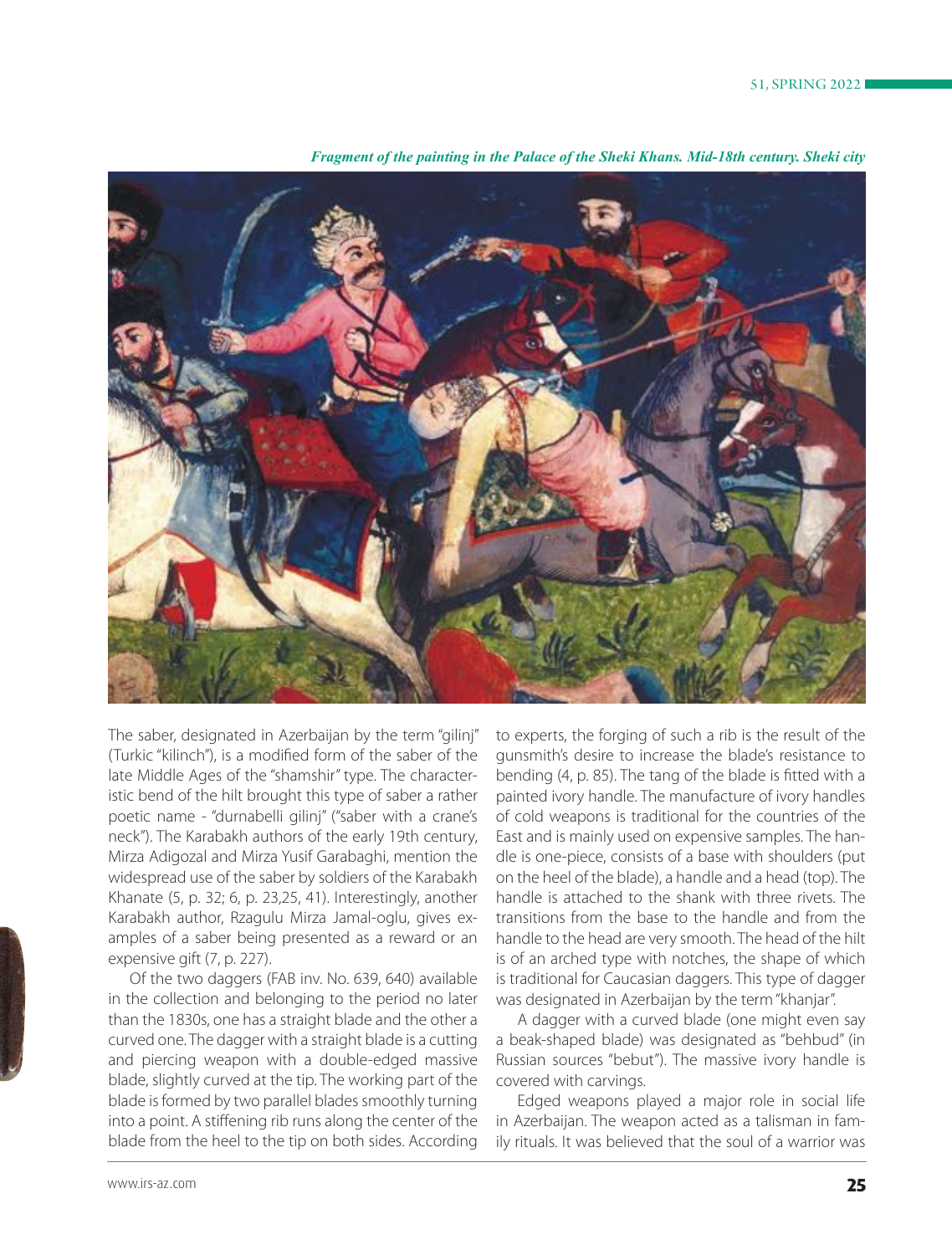# **Traditional crafts**

in the blade, and therefore, in some rituals, the weapon could symbolically replace the absent owner. Thus, the weapon was an object in which a whole complex of intricate ideas is concentrated. As a weapon for hand-tohand combat, the dagger was used in cases where other types of weapons were not effective enough: in single combat in close quarters, it was useful in sudden and silent attacks. For professional warriors, the dagger was an additional weapon; for militia it often acted as the main cutting and stabbing weapon. Due to the convenience of wearing and ease of handling, as well as versatility (suitable for use in war, hunting, in case of emergency in everyday life), the dagger has played the role of an auxiliary weapon for many centuries and even became an accessory for men's clothing.

The flintlock gun (FAB inv. No. 638) belongs to the Caucasian type and consists of a barrel and a stock. The barrel is a round steel tube immersed in the stock, has a front sight and a simple sighting bar with a hole. In the breech, the barrel is connected to the stock by an overhead plate with holes for belts, and also by iron plates in two places. The stock is made of beautiful and durable walnut wood, which is varnished and polished. The butt of the Caucasian type has an ivory addition at the heel. Such a gun fired round (spherical) lead bullets.

A flintlock gun in Azerbaijan was designated by the term "chahmagli tufeng", but there was another, some-



*Azerbaijani rider. Artist M. Tilke. 19th century*

what humorous name among the people – "dayan-doldurum". This expression (literally translated as "wait while I load") reflected the specifics of this muzzle-loading weapon, which required a lot of time and

effort to load (8, p. 34).

A flintlock pistol of the Caucasian type (FAB inv. No. 634; total length 45.5 cm, barrel length 31.5 cm, caliber 15 mm) is distinguished by its perfect design, lightness, elegance and luxurious finish. The barrel is made of high-quality steel, round and thickened towards, decorated with a sharp convex arch ending with a palmette and a leaf-shaped top, and a floral ornament engraved with thin lines in gold. On the surface of the arch, a round mark is stamped. The flintlock is of the Caucasian type, with a double cocking, short and wide trigger lips, and a short stem. There is a fire starter, key board, escapement in the form of a faceted button, screws decorated with gold notches, floral ornament. On the underside, there is an inscription: "Worked by Ali Gulu from Karabakh". The stock is wooden, completely pasted over with black shagreen leather. The handle is slightly curved and thin.

A pistol in Azerbaijan was designated by the term "tapancha", which is still used today.

The set contains two powder flasks (FAB Inv. No. 641, 642) – an obligatory accessory for flintlock firearms. Powder flasks in the shape of a horn ("buynuz baritlig") have a large hole for

**26 www.irs-az.com 26 website the Metal shield. 18th century. NMHA** www.irs-az.com